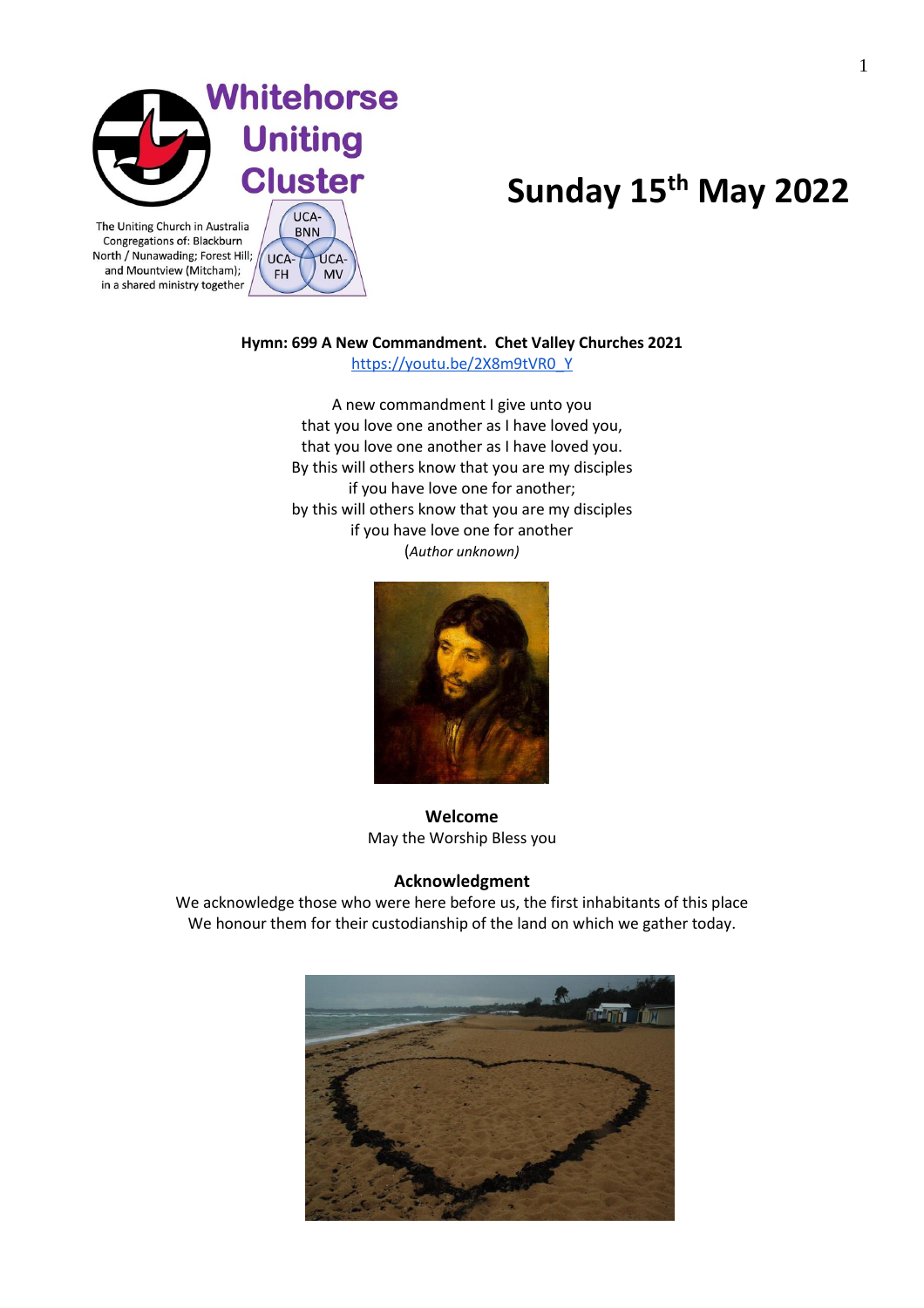## **Prayers – Rev Tina**

**Adoration Lord our God,**  You have been glorified in Jesus Christ, In his death on the cross It is a mystery. It is our entry into life and relationship with you You raised Jesus up and defeated all that stood against you You set us free **We give you our thanks and praise** 

#### **Jesus our Lord**

Both divine and human You have been glorified God has been glorified in you We are your little children You call each of us to embrace your love commandment You transform our hearts, so that day by day We come to love as you love us You transform us So, we may love others As you love us **We give you our thanks and praise** 

> **Holy Spirit** You pour God's love into our hearts Transforming us So, we may love others as Jesus loves us **We give you our thanks and praise**

**Invocation** Come Holy Spirit, Come **Pour God's love into our hearts Come Holy Spirit**

### **Confession**

Lord if we haven't loved you with all our being and others as ourselves if we have hurt another if we haven't forgiven Forgive us Lord, we come before you in reverence and silence With all that's on our hearts Asking for forgiveness Forgive us Lord Transform our hearts Change us Fill our hearts with love Offer us a fresh start, a new beginning

**Silence**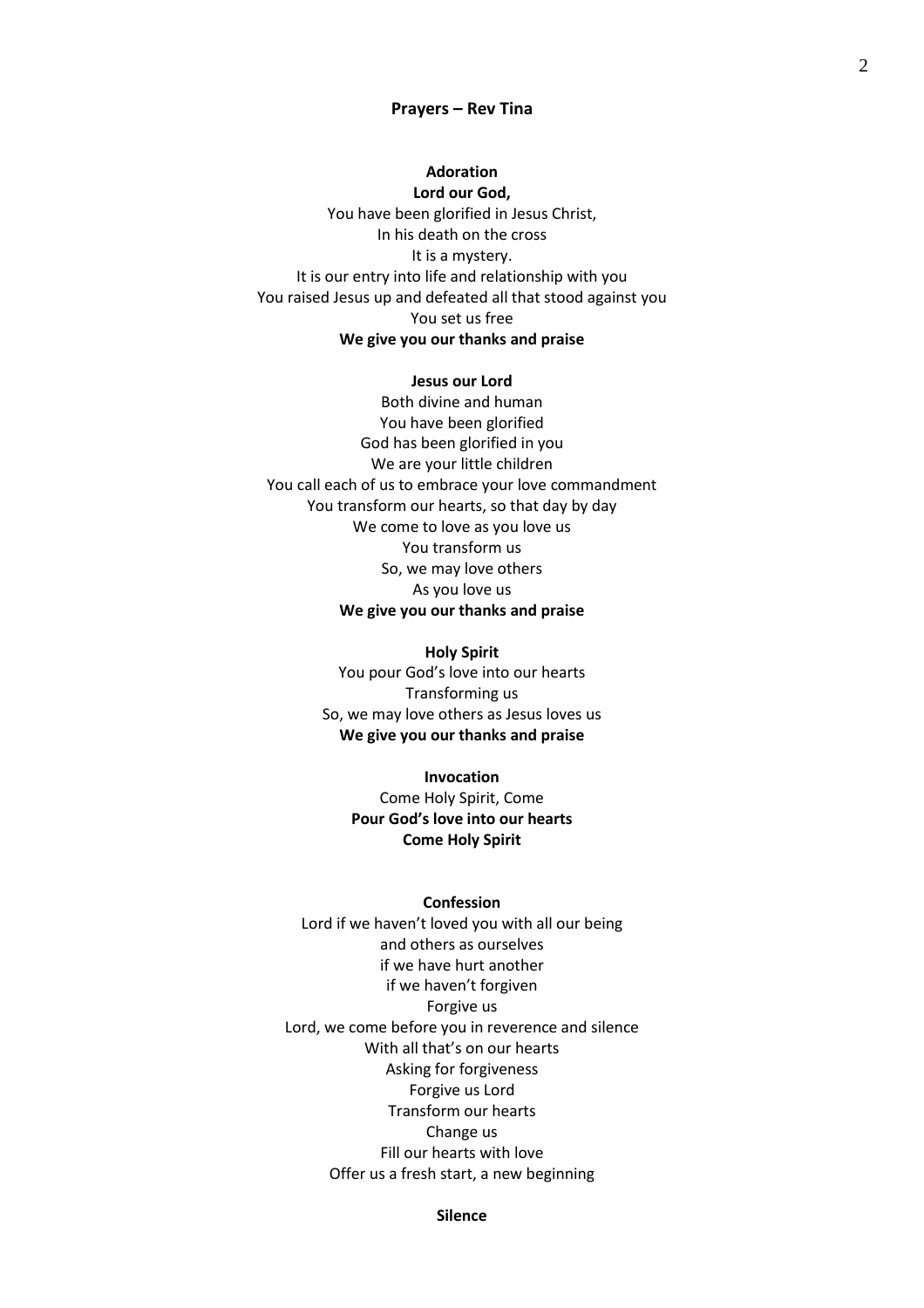## Hear then Christ's words of grace to us *"Your sins are forgiven*  **Thanks be to God**

#### **Hymn: 147 To God be the glory Northern Baptist Association**

<https://youtu.be/2CeBoSQsBR0>

# **Reading John 13:31-35**

**<sup>31</sup>**When he had gone out, Jesus said, 'Now the Son of Man has been glorified, and God has been glorified in him. **<sup>32</sup>** If God has been glorified in him,<sup>[\[a\]](https://www.biblegateway.com/passage/?search=John+13%3A31-35&version=NRSVA#fen-NRSVA-26652a)</sup> God will also glorify him in himself and will glorify him at once. <sup>33</sup> Little children, I am with you only a little longer. You will look for me; and as I said to the Jews so now I say to you, "Where I am going, you cannot come." **<sup>34</sup>** I give you a new commandment, that you love one another. Just as I have loved you, you also should love one another. **<sup>35</sup>** By this everyone will know that you are my disciples, if you have love for one another.' ©NRSV National Council of the Churches of Christ in the USA. Used by permission. All rights reserved worldwide.



**Young at Heart** How do we show our love for one another?

**Hymn: 681 Lord Let me see – tMt video <https://www.youtube.com/watch?v=8z8roH9ocFM&list=PL5dbbdzyKBag-mEd9qTgdyYNQLlsLD2rC&index=8>**



**Sermon - By Our Love - Rev Tina** *In the name of the Father, the Son and the Holy Spirit, amen*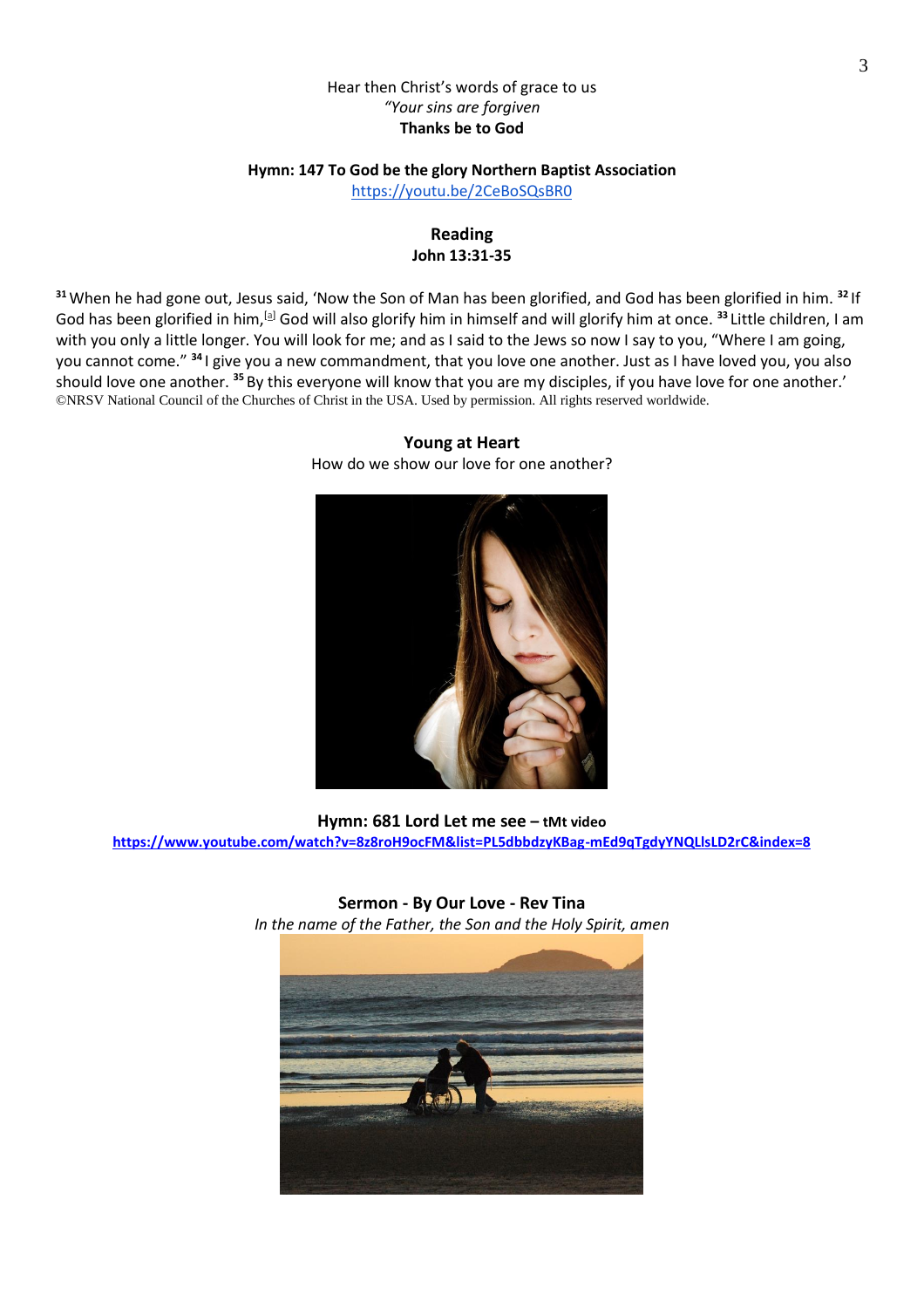Did anyone read The Age on Tuesday May 10<sup>th</sup> - about the story of Michael the Milliner? He has a business in Fitzroy and makes hats. Clients come in needing a hat. Some come when they're undergoing chemotherapy and have lost their hair. Michael does his best to help people feel better and good about themselves. It's not just a business for him. He listens and is there for others when they are doing it tough. I wonder whether anyone has done this for you? We never forget this kind of love and care. That hug that embraces all we are with acceptance and respect. We never forget that hug.

His story left me pondering. We are not in the business of running a church. Church is about sharing and caring for one another. By our love for one another we are known and remembered. Our memories of this care and sharing have been shared in our feedback from the surveys and workshops.

I've been ministering at Blackburn North Nunawading off and on in Supply and now in placement for several years now. I've witnessed members' love, care and acceptance for people with disabilities and mental health issues. All of us have disabilities and mental health issues over our lifetime. Some of us, because of family history and genetics, have experiences over a lifetime. In the past there was stigma and that added to people's suffering but over time society has become more understanding and accepting that we all have limitations and health issues. What counts is being loved and accepted and supported and cared for and respected and treated with dignity and not seen as less of a person. Things have changed for the better. For those who make a home within the church and find a safe place of grace, gentleness, and empowerment, this means so much and brings joy, not sadness. This love and care is what sets us apart, as the community of Christ, as his body, the church.

Today's gospel is about love. Jesus' parting farewell gift to his disciples is to teach them how to love. Before he lays down his life for all of us, he invites us into a relationship of love between God and himself, a mutual love, where we are empowered to continue his love in the world. This love is a mystery. It is endless. It is ours. A gift from Jesus.

For some of us who have been wounded by life and feel inadequate, we come to know God's grace heals us through others' love for us and fills our hearts with love through the Spirit, so that we can begin again and love again. God's love triumphs over everything. That is the message of the cross. God will never stop loving us. God's love for us is stronger than death.

When Jesus commands us to love like he loves us, it doesn't mean we need to die on a cross. We do take up our crosses, our memories of brokenness, to follow Jesus, but the commandment to love is about laying down our lives down by sharing, caring and giving our hearts, love, time and resources to make the world a better place through love. Jesus is our exemplar. He has set us an example to follow. He has invited us to love.

It is said if we have love in us, we have God in us. If we have God's spirit in us, we have love in us. We are known by our love for one another. Most people read us, not the bible. Love sets us apart from the world. Love is the hallmark of Christians.

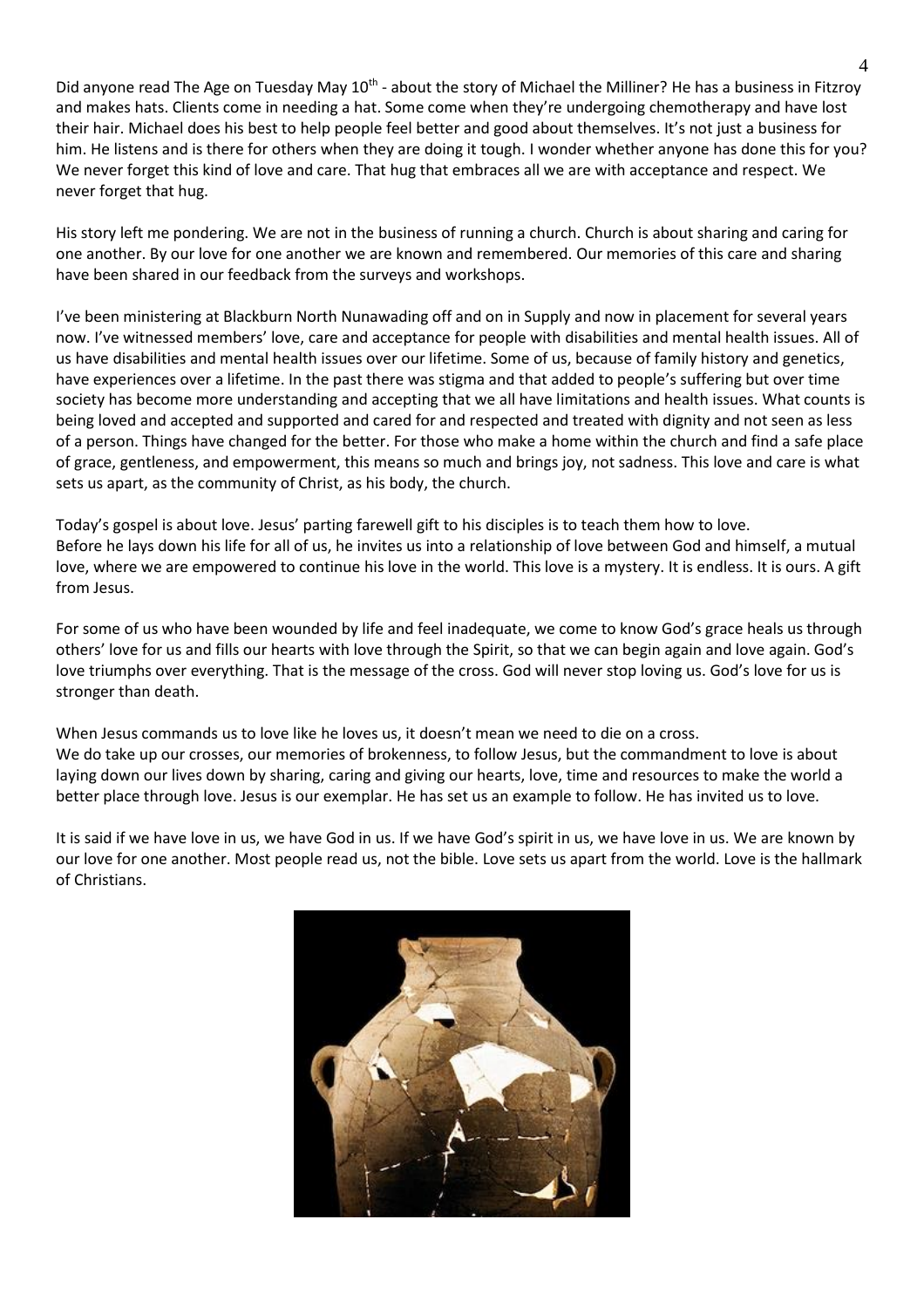Paul spoke of us having treasure in clay jars. This treasure is God's love in us.

When we die, what are we remembered for? Our love.

Loved ones remember us for our love. The times we have given to them, by listening, with laughter, appreciation, gentleness, grace, thoughtfulness, caring, sharing, praying, sacrificing, giving, our stories, the times we have received and shared love and cooked and cleaned for others. The times we have contributed, helped, listened and overcome adversity and shared our faith stories and wisdom. We all do this in our own way. This is a sign of Jesus at work in our hearts and lives.

Over the next few months, you will hear about an opportunity to care and share for others by sharing your stories in a book. Stories that will build others up in their faith and care for them and bring joy into their lives. It will be a ministry we can all contribute to, where we have an opportunity to share and make a difference in others' lives, for the better. By our love we will be known.

The Lord be with you.

# **They will know we are Christians by our Love**

Jars of Clay, Islington Baptist Church <https://youtu.be/ugQwh-phnZY>

# **Offering Prayer**

Lord and giver of every good thing we bring to you our lives and gifts for your kingdom all for transformation through your grace and love made known in Jesus Christ our Saviour, amen



**Prayers of the People – Geoffrey Willis**

Dear Lord, in our prayers for others we focus this week on the nations of **Bangladesh, Bhutan,** and **Nepal.** These countries struggle with poverty and the aftermath of natural disasters. For example, Nepal is one of the poorest countries in Asia and women and girls in particular struggle to survive. Dear Lord, we pray that the governments of these countries will help to build up their nation's economies and that those who have lost families and homes in earthquakes and other disasters may rebuild their lives. We pray too for all those who work for the churches and their institutions, especially in places where natural disasters strike. Lord, may religious and government leaders make it possible for all people to live in justice with peace and harmony. We pray too that these small nations may resist the threats of their bigger neighbours.

Here is a prayer from Bangladesh which we pray with them. I quote:

*O Saviour Christ,*

*in whose way of life lies the secret of all life, and the hopes of all the people, we pray for quiet courage to meet this hour.*

*We did not choose to be born or to live in such an age.*

*But let its problems challenge us, its discoveries exhilarate us, its injustice anger us, its possibilities inspire us, and its vigour renew us, for your Kingdom's sake.* End quote

[Bangladesh. *A Procession of Prayers: Meditations and Prayers from around the World*, comp. John Carden, WCC, and Cassell, London, UK, 1998, p.179. Quoted on World Council of Churches website: www. oikoumene.org]

In our local ecumenical prayer cycle, we pray for the priest and people of **St Edward's Anglican Church, Blackburn South.** St Edwards provides both online and in-person worship every Sunday as well as an online prayer ministry each Thursday and weekly Bible studies by phone. The people of St Edwards actively support Wycliffe Bible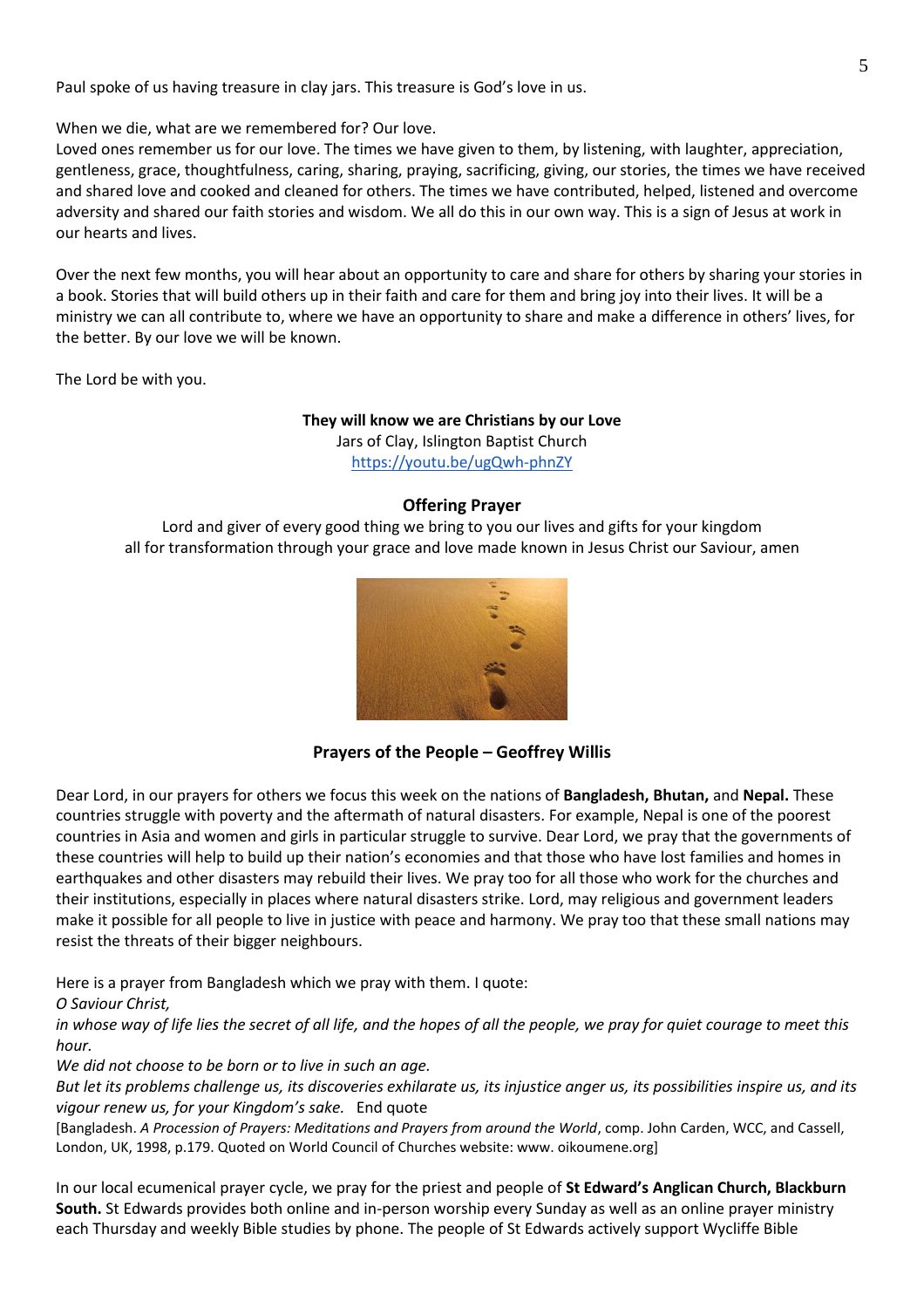Translators, Prison Fellowship Australia and Bush Church Aid. We pray for their project of establishing a café to promote community contacts, especially for dementia patients and their carers.

Our prayer for Uniting Churches in our Presbytery highlights two congregations in **Canterbury: Balwyn Road and Highfield Road**. Balwyn Road Uniting Church is the home of a vibrant Tongan community. Lord, please bless their minister, the Rev Salesi Faupula. We pray too, dear Lord, for their Pastoral Care Group as they run services at local nursing homes and hold luncheons for the elderly. Bless also their active youth group which performs at various events such as community fund raisers and cultural and sporting occasions. Highfield Road Uniting Church's minister is the Rev Ross Pearce. Ross is also involved in our Cluster's Joint Nominating Committee as it seeks new members of our Ministry Team. We pray for Highfield Road's Sunday worship services which include a live stream service. Additional services are: 'Engage', a quarterly all-age service and 'Examine', a Wednesday informal service via Zoom. The congregation also hosts a Romanian Orthodox service.

Dear Lord, we pray for **Uniting Lentara** in Broadmeadows, a community services organisation which provides emergency relief for those doing it tough, including food vouchers, material aid, financial support, community meals and storm and flood recovery support. Dear Lord, please bless their efforts, especially at this time where many people are struggling to make ends meet.

Dear Lord please bless the forthcoming **Federal Election,** We pray that good and compassionate leadership will eventuate and that the argument and hype will not adversely affect our tasks as citizens.

Finally Lord we pray for **ourselves**. We ask for your blessing on our planning to be a Cluster. We especially pray for our consultant, Phil McCredden, who is guiding the process. We pray too for our Ministry Team and for our Ministry Student, Daniel Farnsworth. Lord, we seek your blessing on the work of Centre 81 as it provides food and fellowship to those experiencing tough times. We seek your peace and blessing, Lord, on those of our members who are fighting medical or mental issues. Please bless their families and medicos that their treatment will be beneficial. Amen.

## **Lord's Prayer**

Our Father in heaven, hallowed be your name, your kingdom come, your will be done, on earth as in heaven. Give us today our daily bread. Forgive us our sins, as we forgive those who sin against us. Save us from the time of trial and deliver us from evil. For the kingdom, the power, and the glory are yours now and for ever. Amen.

## **Holy Communion**



The Spirit of the Lord be with you **And also with you** Lift up your hearts **We lift them to the Lord** Let us give thanks to the Lord **It is right to give our thanks and Praise**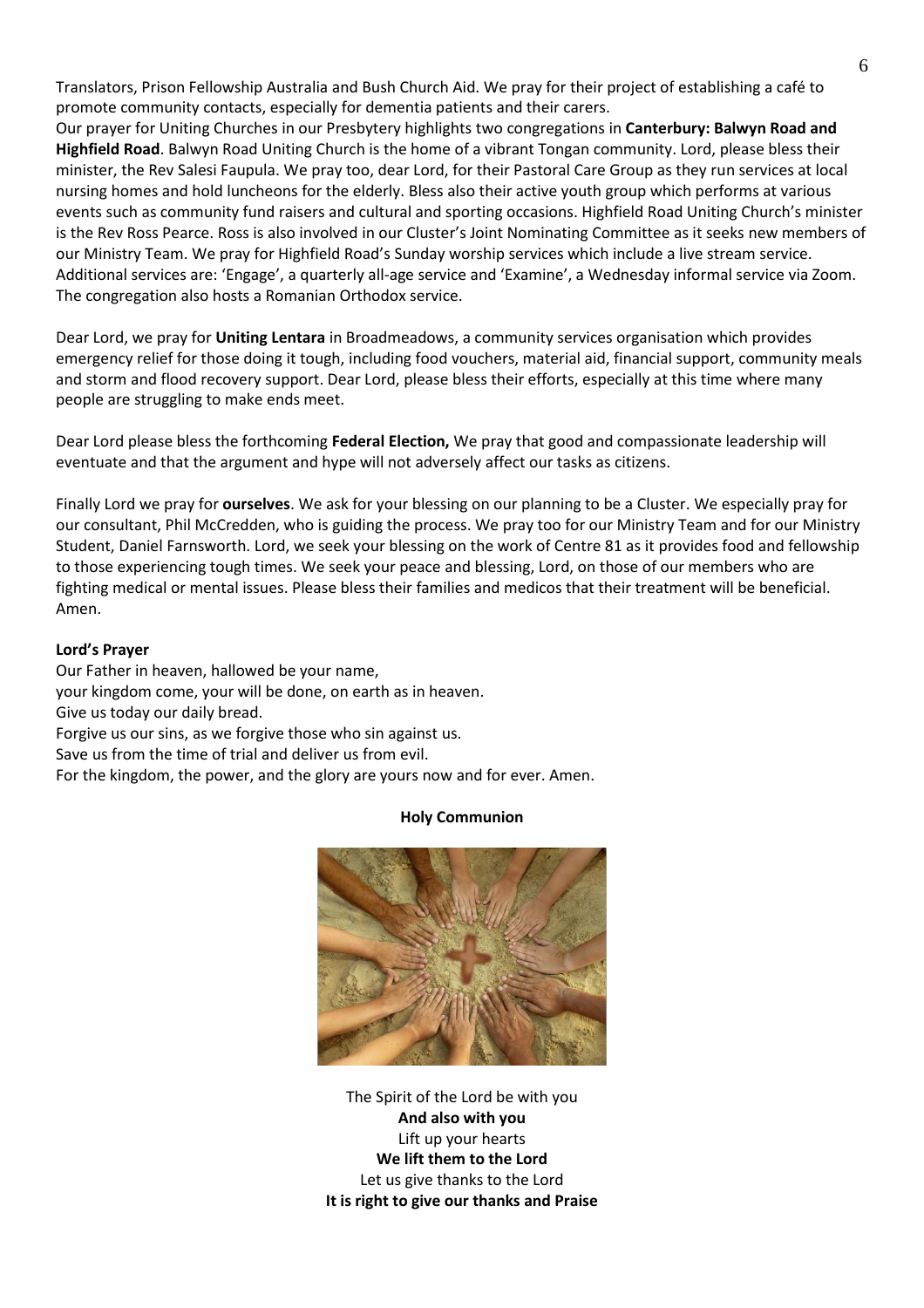Holy God, Holy One, Holy Three! Before all that is, you were God Outside all we know, you are God. After all is finished, You will be God Archangels sound the trumpets Angels teach us their song Saints pull us into your presence And this is our song:

> **Holy, Holy, Holy God Our life, our mercy, our might Heaven and Earth are full of your Glory Save us, we pray, you beyond all Blest is the one who comes in your name Save us we pray, you beyond all**

Holy God, we remember your son, His life with the humble His death among the wretched His resurrection for us all Your wisdom, our guide Your justice, our strength Your grace, our path to rebirth

> And so we cry, Mercy: **Mercy!** And so we cry, Glory: **Glory!** And so we cry, Blessing! **Blessing!**

Holy God we beg for your spirit, Enliven this bread Awaken this body Pour us out for each other Transfigure our minds Ignite your church Nourish the life of the earth Make us, though broken, whole Make us, despite death, alive

And so we cry, Come, Holy Spirit: **Come, Holy Spirit!** And so the church shouts, Come, Holy Spirit: **Come, Holy Spirit!** And so the earth pleads, Come, Holy Spirit: **Come, Holy Spirit!**

You, Holy God, Holy one, Holy Three, Our life, our mercy, our might Our table, our food, our server Our rainbow, our ark, our dove Our sovereign, our water, our wind Our light, our treasure, our tree Our way, our truth, our life You Holy God, Holy one, Holy Three!

Praise now, Praise tomorrow Praise forever And so we cry, Amen **Amen!**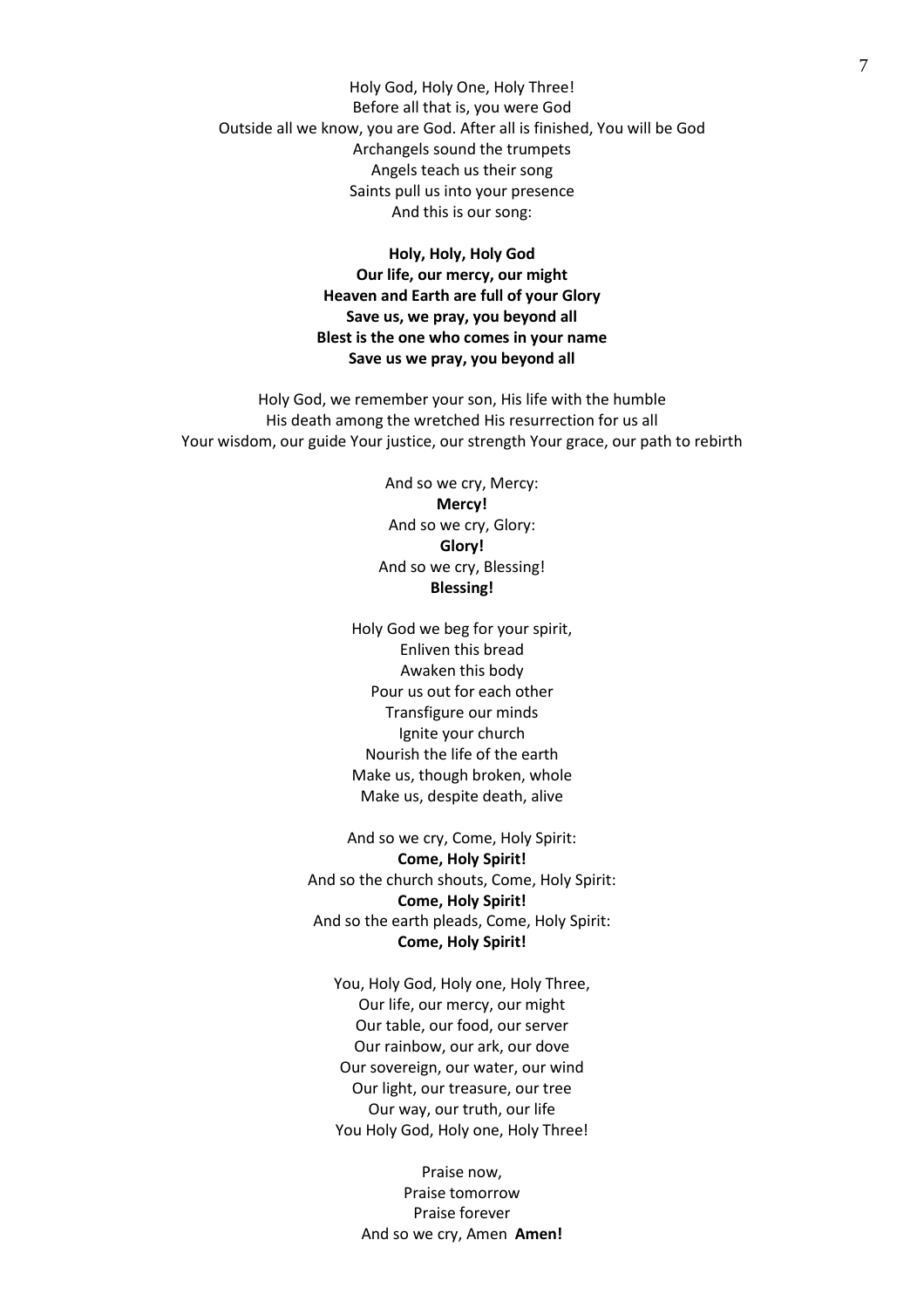Life-giver, pain-bearer, love maker. Source of all life that is and shall be Father and mother of us all Loving God, in whom is heaven: **The hallowing of your name echo through the universe! The way of your justice be followed by all peoples of the world!**

Your heavenly will be done **By all created beings!** Your commonwealth of peace and freedom **Sustain our hope and come on earth!** With the bread we need for today, **Feed us** In the hurts we absorb from one another, **Forgive us**

In times of temptation and test, **Strengthen us** From trials too great to endure, **Spare us** From the grip of all that is evil, **Free us** For you reign in the glory of the power that is love, now and forever, **Amen**

> Christ is the bread of joy **Who shares food with sinners** Christ is the cup of life **Who revives the faint-hearted** Let us receive what we are Let us become what we receive **THE BODY OF CHRIST**

**Invitation** This is the table of the Lord It is an open table Where all are welcome These are the Gifts of God for all the People of God **May we who Share these gifts Be found in Christ And Christ in us**

**We have the Bread and wine together** The body of Christ keep us in eternal life –**Amen** The blood of Christ keeps us in eternal life - **Amen**

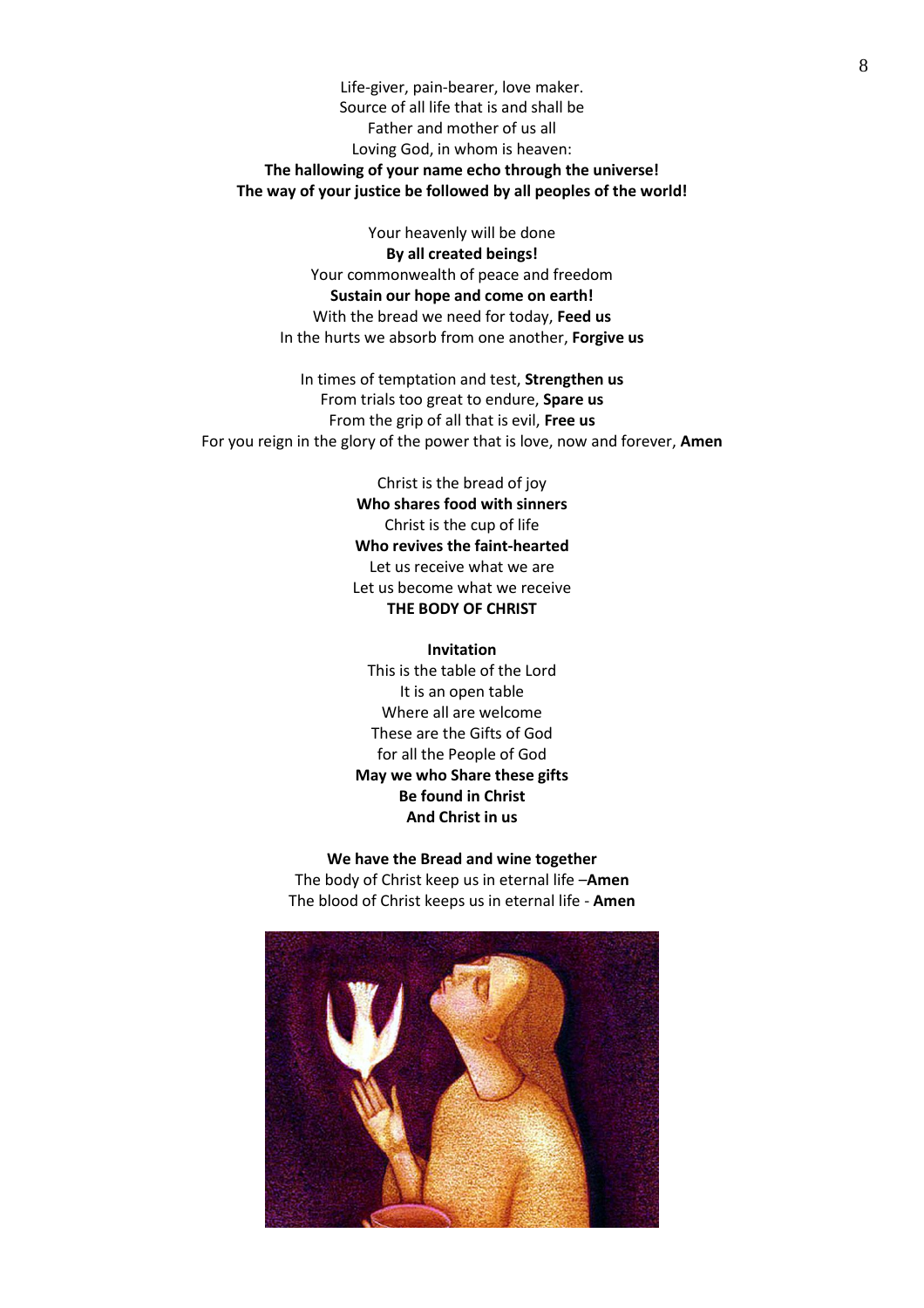# **Hymn: 409 O Breath of Life** (Acoustic Version Leading Video) EMU Music 2021 <https://youtu.be/0lpCy3Qq3VI>

## **Blessing**

We go in Peace With the Love of God In the Power of the Spirit May the Lord Bless and Guard us May the Lord make His face shine on us and be gracious unto us May the Lord Look kindly on us and give us peace. Amen

#### **Hymn: 778 Shalom to you now – tMt video**

**<https://www.youtube.com/watch?v=2oqiFenpWxY&list=PL5dbbdzyKBag-mEd9qTgdyYNQLlsLD2rC&index=35>**



#### **Pastoral Care Tips – Rev Tina**

*Leunig – Used with Permission*

### **Pray ceaselessly and you will come to know God.**

An acorn can grow into a seedling. It demonstrates the power of a seed to grow into a mighty oak or gum or fruit tree, like the seeds of inspiration and ideas for ministry that come from prayer and reflection. When we can put ourselves out of the way and allow God to work through us, through prayer, that seed in our hearts grows and when it's shared, others take it up and it takes on a life of its own. This seed is watered by prayer and the Spirit. If you want the church to grow, pray to God. God is the reason why we gather as the body of Christ. It makes sense to allow God's power to work through all of us. On our own we have no power. Nothing happens without prayer and without God. We are God's people.